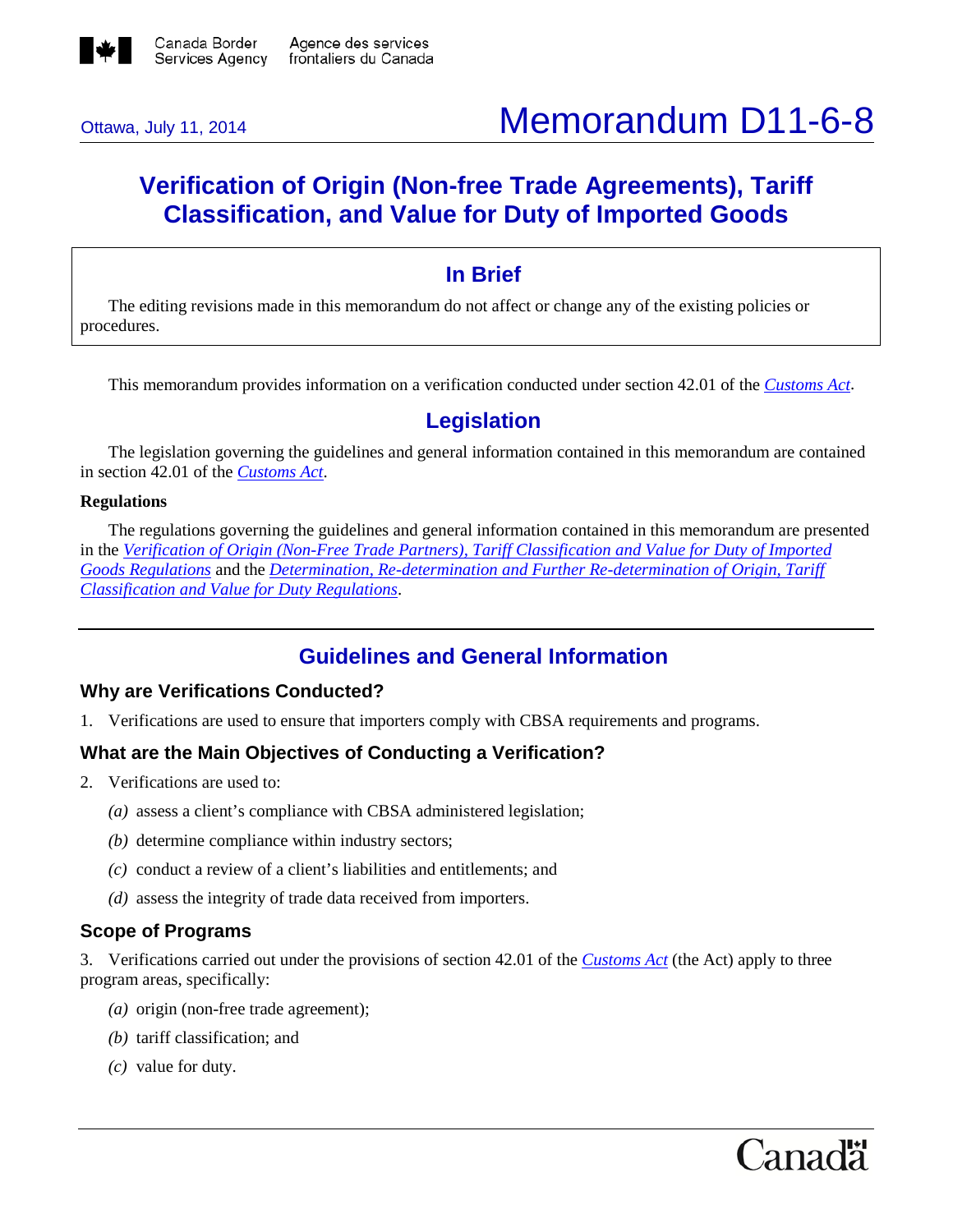#### **Scope of Origin Program Covered**

- 4. A verification of origin under section 42.01 of [the Act](http://laws-lois.justice.gc.ca/eng/acts/C-52.6/FullText.html) may be conducted on goods imported under:
	- *(a)* Most-Favoured-Nation Tariff;
	- *(b)* General Preferential Tariff;
	- *(c)* Commonwealth Caribbean Countries Tariff;
	- *(d)* Least Developed Country Tariff;
	- *(e)* Australia Trade Agreement; and
	- *(f)* New Zealand Trade Agreement.

#### **Scope of Origin Program Excluded**

5. A verification of origin under section 42.01 of [the Act](http://laws-lois.justice.gc.ca/eng/acts/C-52.6/FullText.html) may not be conducted on goods imported under a freetrade agreement.

6. Information concerning verifications of origin on goods imported (or in some cases exported) under a freetrade agreement, can be found in Memorandum D11-4-20, *[Procedures for Verifications of Origin Under a Free](http://www.cbsa-asfc.gc.ca/publications/dm-md/d11/d11-4-20-eng.html)  [Trade Agreement.](http://www.cbsa-asfc.gc.ca/publications/dm-md/d11/d11-4-20-eng.html)*

#### **Methods of Verification**

- 7. Verifications can be conducted by using one or more of the following methods:
	- *(a)* questionnaire;
	- *(b)* verification letter;
	- *(c)* verification visit; and

*(d)* a review of any other information or articles received from an importer, owner, or person who accounted for the goods under subsection  $32(1)$ ,  $(3)$ , or  $(5)$  of [the Act.](http://laws-lois.justice.gc.ca/eng/acts/C-52.6/FullText.html)

8. The Canada Border Services Agency (CBSA) will select the verification method(s) to be used for reviewing imported goods, taking into account the specific program needs and the nature of the client's activities.

9. The CBSA will decide where the verification will be conducted, whether it will be on-site, from the officer's workplace, or a combination of the two, and the program(s) to be reviewed for each client.

10. The CBSA will conduct verifications as one of the means of ensuring compliance with the legislation and regulations that the CBSA administers.

#### **Verification Questionnaire/Verification Letter**

11. As part of the verification process, the CBSA may send a questionnaire or letter to the importer, owner, or person who accounted for the goods under subsection  $32(1)$ ,  $(3)$ , or  $(5)$  of [the Act,](http://laws-lois.justice.gc.ca/eng/acts/C-52.6/FullText.html) which may identify the following:

- *(a)* start date of the verification;
- *(b)* scope of the verification (including the anticipated verification period);
- *(c)* name(s) of the verification team member(s);
- *(d)* legislative basis for the verification; and
- *(e)* a request for certain documents or information.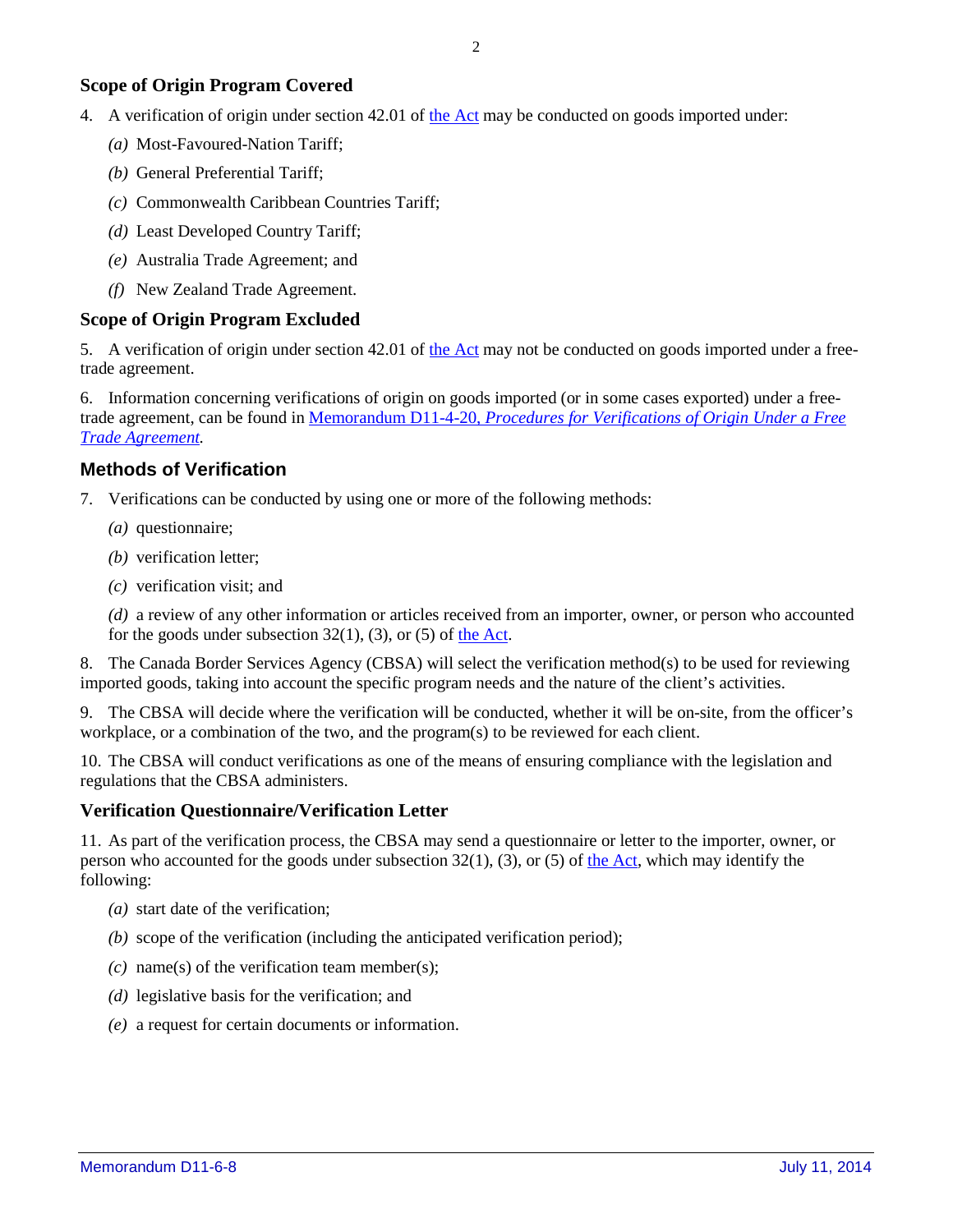#### **Verification Visit**

12. As part of the verification process, a verification visit may be conducted by an officer. The officer will attend the place or premises of the importer, owner of the goods, or the person who accounted for the goods under subsection  $32(1)$ , (3), or (5) of [the Act](http://laws-lois.justice.gc.ca/eng/acts/C-52.6/FullText.html) to conduct that part of the verification.

#### **Verification of Other Information or Articles**

13. As part of a verification, the CBSA may review any other information received from the importer, owner, or person who accounted for the goods under subsection 32(1), (3), or (5) of [the Act](http://laws-lois.justice.gc.ca/eng/acts/C-52.6/FullText.html) during the verification. As well, information the CBSA may already have available (e.g., copies of Form B3-3, product information or analysis, and trade literature) may also be used in the verification process.

14. As part of the verification, the CBSA may analyze an article. This article may be something that was requested as part of the verification (e.g., a sample of a textile or a particular chemical), or it may be an article that is relevant to the verification, which the CBSA already has in its possession.

#### **Re-determination or Further Re-determination**

15. Determination of origin, tariff classification and value for duty of imported goods is made under section 58 of [the Act.](http://laws-lois.justice.gc.ca/eng/acts/C-52.6/FullText.html)

16. Based on the results of an audit or examination conducted under section 42.01 of [the Act,](http://laws-lois.justice.gc.ca/eng/acts/C-52.6/FullText.html) a CBSA officer may, pursuant to section 59 of [the Act,](http://laws-lois.justice.gc.ca/eng/acts/C-52.6/FullText.html) re-determine or further re-determine the origin, tariff classification and/or value for duty of the imported goods, at any time within four years after the date of the determination.

17. Where a correction or a refund has been filed within the last year of the four-year limit on correction period (i.e., 37th to 48th month from the import declaration), the CBSA will have five years to further re-determine the goods. Additional information is contained in the *[Determination, Re-determination and Further Re-determination](http://laws-lois.justice.gc.ca/eng/regulations/SOR-98-44/FullText.html)  [of Origin, Tariff Classification and Value for Duty Regulations.](http://laws-lois.justice.gc.ca/eng/regulations/SOR-98-44/FullText.html)*

#### **Disclosure**

18. The CBSA will ensure that verification results, and the rationale for decisions, are fully explained to the client at the end of any verification through an exit interview, at a disclosure meeting, or through written correspondence.

#### **Review and Appeal**

19. For information concerning the dispute resolution process for importers who disagree with the Agency's determination, re-determination, or further re-determination of origin, tariff classification, or value for duty of goods, please refer to Memorandum D11-6-7, *[Importers' Dispute Resolution Process for Origin, Tariff](http://www.cbsa-asfc.gc.ca/publications/dm-md/d11/d11-6-7-eng.html)  [Classification, and Value for Duty of Imported Goods.](http://www.cbsa-asfc.gc.ca/publications/dm-md/d11/d11-6-7-eng.html)* 

#### **Books and Records**

20. Information pertaining to the records and books that must be maintained in Canada by importers is contained in Memorandum D17-1-21, *[Maintenance of Records in Canada by Importers.](http://www.cbsa-asfc.gc.ca/publications/dm-md/d17/d17-1-21-eng.html)*

#### **Confidentiality**

21. Information obtained as a result of a verification will be maintained in accordance with section 107 o[f the Act.](http://laws-lois.justice.gc.ca/eng/acts/C-52.6/FullText.html)

#### **Additional Information**

22. For more information, within Canada call the Border Information Service at **1-800-461-9999**. From outside Canada call 204-983-3500 or 506-636-5064. Long distance charges will apply. Agents are available Monday to Friday (08:00 – 16:00 local time/except holidays). TTY is also available within Canada: **1-866-335-3237**.